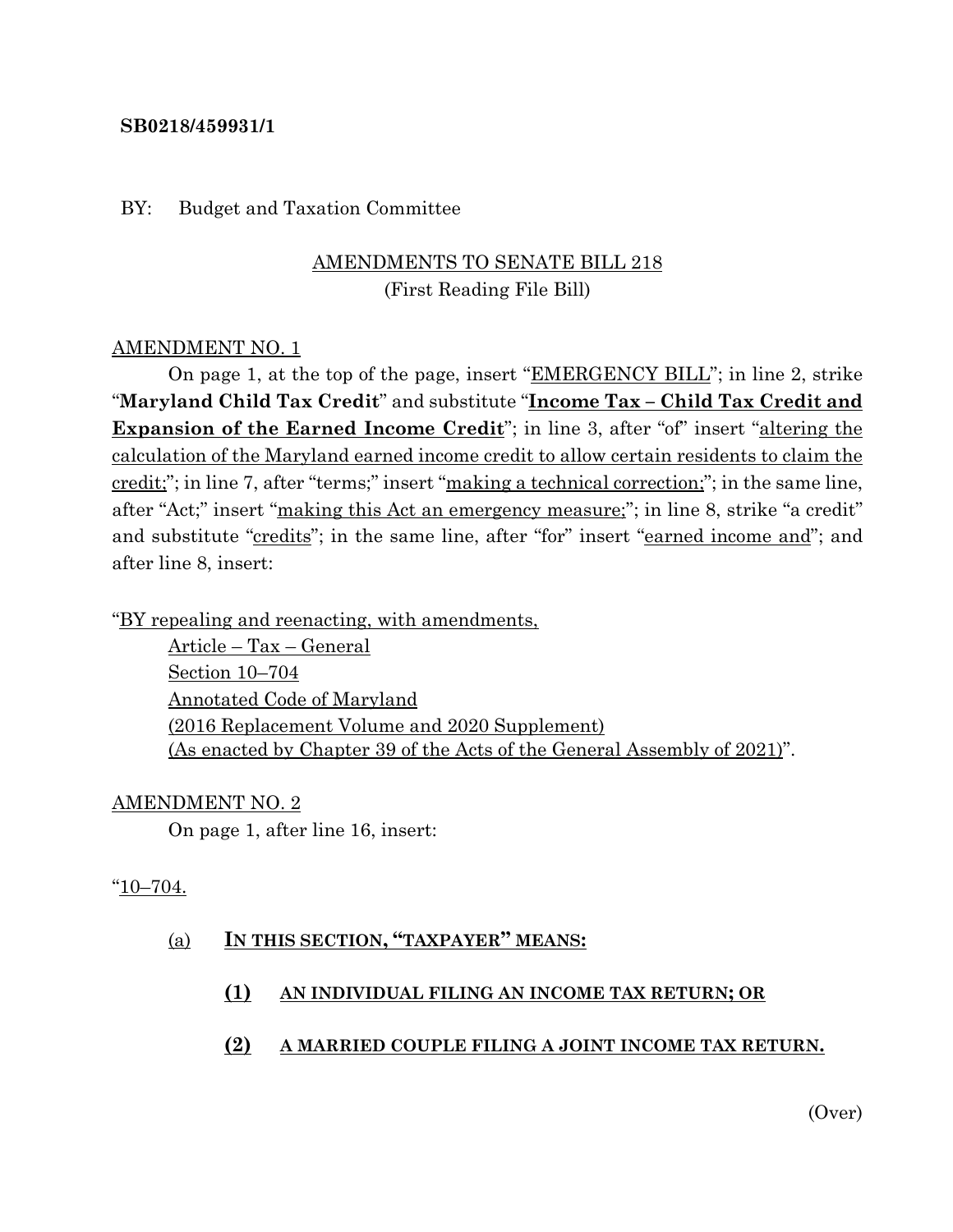## **SB0218/459931/1 Budget and Taxation Committee Amendments to SB 218 Page 2 of 6**

**(B)** (1) A resident **WHO IS A TAXPAYER** may claim a credit against the State income tax for a taxable year in the amount determined under subsection **[**(b)**](C)** of this section for earned income.

(2) A resident **WHO IS A TAXPAYER** may claim a credit against the county income tax for a taxable year in the amount determined under subsection **[**(c)**] (D)** of this section for earned income.

 $[(b)]$  **(C)** (1) Except as provided in paragraphs (2) and (3) of this subsection and subject to subsection **[**(d)**] (E)** of this section, the credit allowed against the State income tax under subsection  $[(a)(1)]$   $(B)(1)$  of this section is the lesser of:

(i) 50% of the earned income credit allowable for the taxable year under § 32 of the Internal Revenue Code **OR THAT WOULD HAVE BEEN ALLOWABLE BUT FOR THE LIMITATION UNDER § 32(M) OF THE INTERNAL REVENUE CODE**; or

(ii) the State income tax for the taxable year.

(2) (i) Subject to **SUBPARAGRAPH (III) OF THIS PARAGRAPH AND** subsection **[**(d)**] (E)** of this section, a resident may claim a refund in the amount, if any, by which the applicable percentage specified in subparagraph (ii) of this paragraph of the earned income credit allowable for the taxable year under § 32 of the Internal Revenue Code exceeds the State income tax for the taxable year.

(ii) **[**The**] SUBJECT TO SUBPARAGRAPH (III) OF THIS PARAGRAPH, THE** applicable percentage of the earned income credit allowable under § 32 of the Internal Revenue Code to be used for purposes of determining the refund provided under this paragraph is:

1. 25% for a taxable year beginning after December 31, 2013, but before January 1, 2015;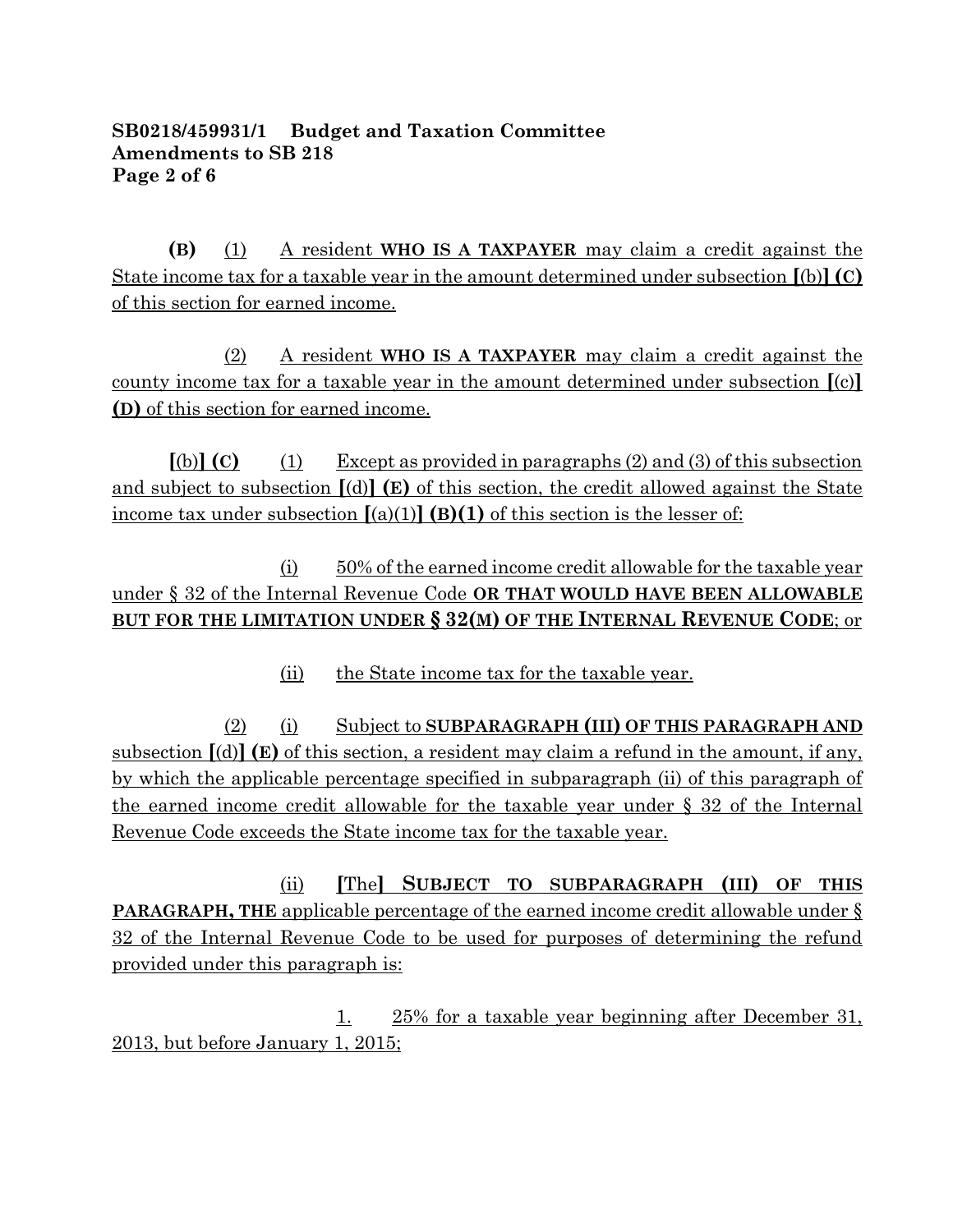### **SB0218/459931/1 Budget and Taxation Committee Amendments to SB 218 Page 3 of 6**

2. 25.5% for a taxable year beginning after December 31, 2014, but before January 1, 2016;

3. 26% for a taxable year beginning after December 31, 2015, but before January 1, 2017;

4. 27% for a taxable year beginning after December 31, 2016, but before January 1, 2018;

5. 28% for a taxable year beginning after December 31, 2017, but before January 1, 2020;

6. 45% for a taxable year beginning after December 31, 2019, but before January 1, 2023; and

7. 28% for a taxable year beginning after December 31,

2022.

**(III) FOR PURPOSES OF DETERMINING THE REFUND PROVIDED UNDER THIS PARAGRAPH, THE EARNED INCOME CREDIT ALLOWABLE UNDER § 32 OF THE INTERNAL REVENUE CODE IS CALCULATED WITHOUT REGARD TO THE LIMITATION UNDER § 32(M) OF THE INTERNAL REVENUE CODE.**

(3) (i) For purposes of this section for an individual without a qualifying child, the credit allowable for a taxable year under § 32 of the Internal Revenue Code is calculated without regard to**:**

**1.** the minimum age requirement under § 32(c)(1)(A)(ii)(II) of the Internal Revenue Code**; OR**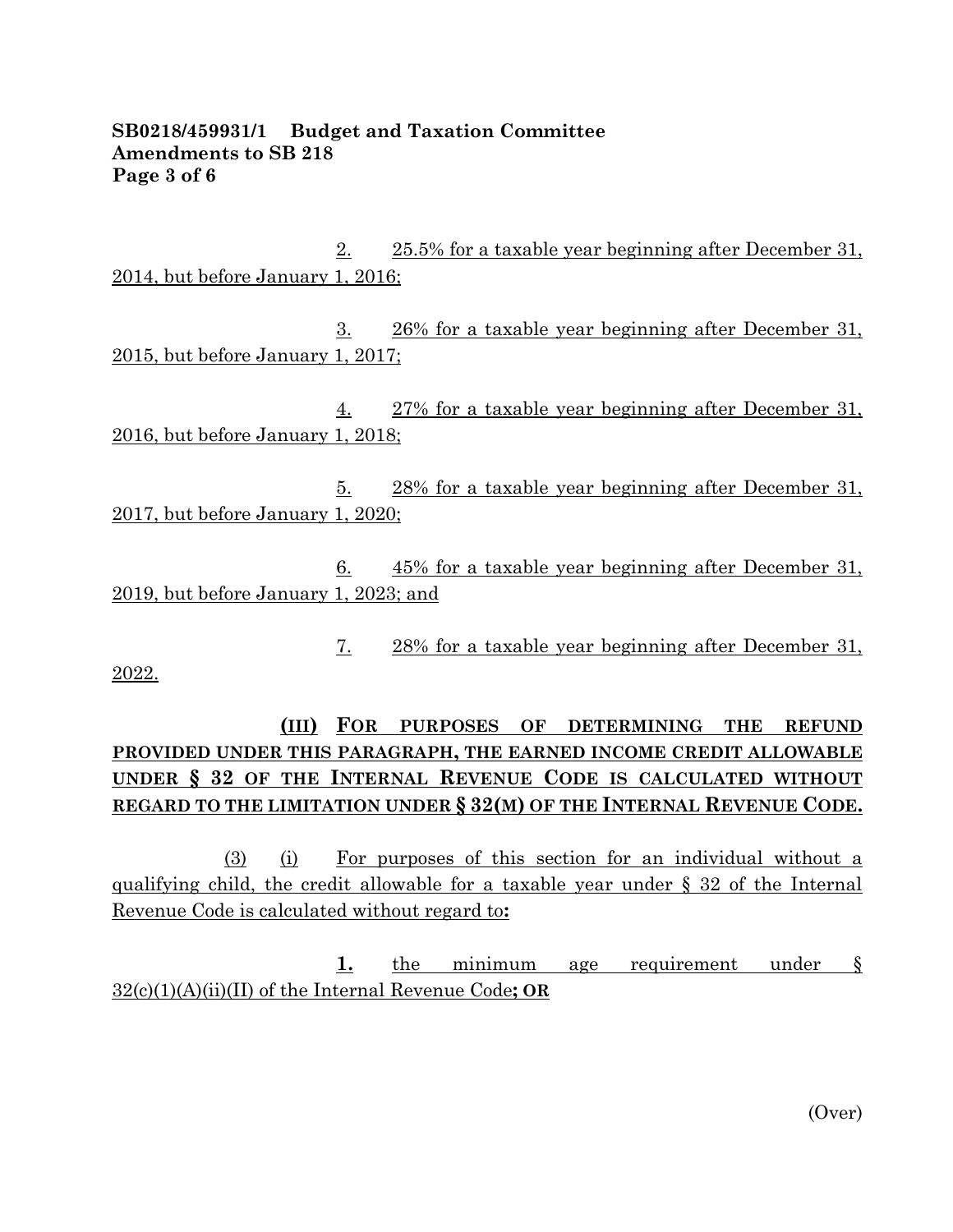## **SB0218/459931/1 Budget and Taxation Committee Amendments to SB 218 Page 4 of 6**

## **2. THE LIMITATION UNDER § 32(M) OF THE INTERNAL**

## **REVENUE CODE**.

(ii) Subject to subparagraph (iii) of this paragraph, for a taxable year beginning after December 31, 2019, but before January 1, 2023, the credit allowed against the State income tax under subsection  $[(a)(1)]$  (B)(1) of this section for an individual without a qualifying child is equal to 100% of the earned income credit allowable for a taxable year under § 32 of the Internal Revenue Code.

(iii) The tax credit allowed under this paragraph may not exceed \$530 for a taxable year.

(iv) If the tax credit allowed under this paragraph in any taxable year exceeds the total tax otherwise payable by the individual without a qualifying child for that taxable year, the individual may claim a refund in **[**an**] THE** amount of the excess.

**[**(c)**] (D)** (1) Except as provided in paragraph (2) of this subsection and subject to subsection **[**(d)**] (E)** of this section, the credit allowed against the county income tax under subsection  $[(a)(2)]$  **(B)(2)** of this section is the lesser of:

(i) the earned income credit allowable for the taxable year under § 32 of the Internal Revenue Code **OR THAT WOULD HAVE BEEN ALLOWABLE BUT FOR THE LIMITATION UNDER § 32(M) OF THE INTERNAL REVENUE CODE** multiplied by 10 times the county income tax rate for the taxable year; or

(ii) the county income tax for the taxable year.

(2) (i) A county may provide, by law, for a refundable county earned income credit as provided in this paragraph.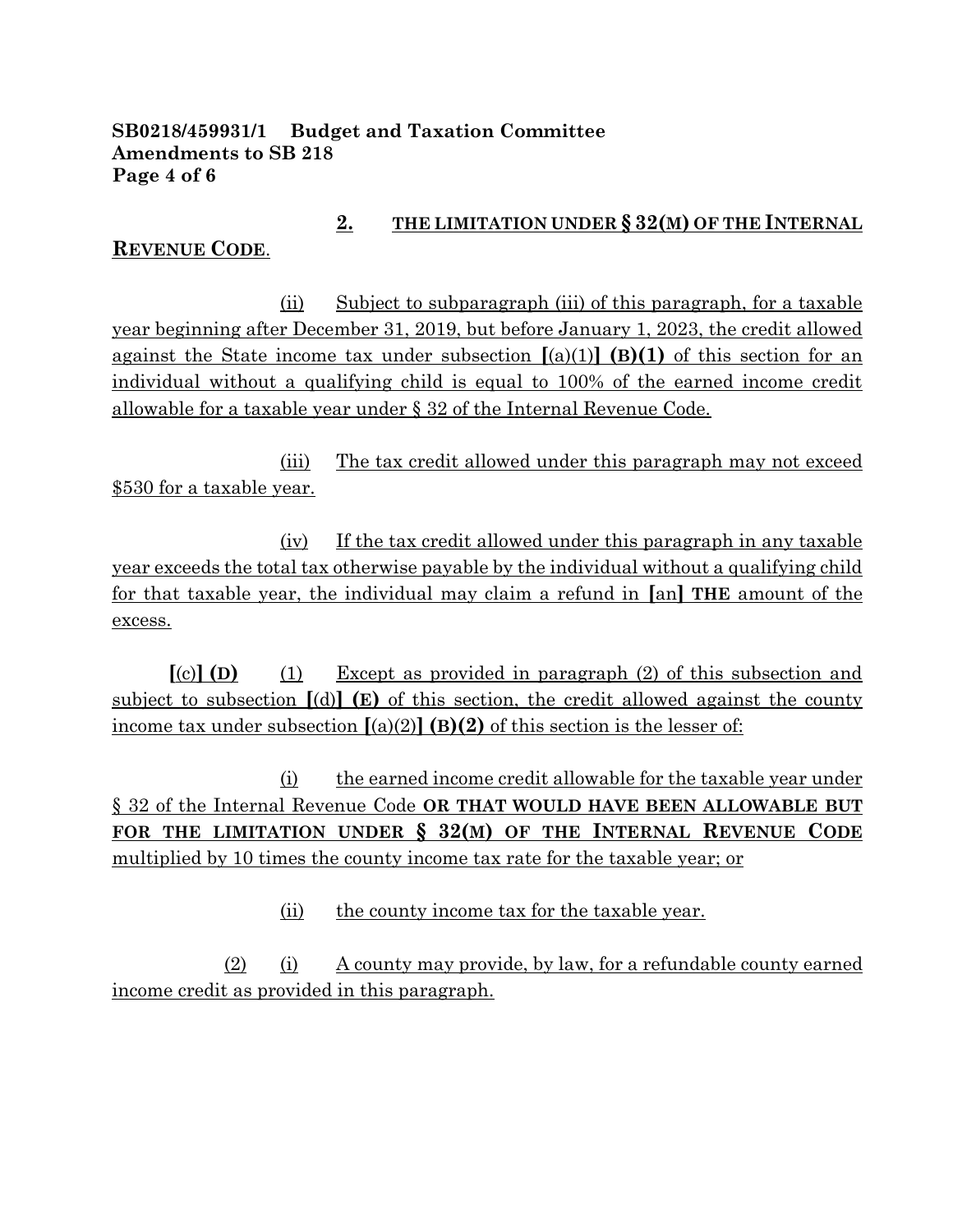## **SB0218/459931/1 Budget and Taxation Committee Amendments to SB 218 Page 5 of 6**

(ii) If a county provides for a refundable county earned income credit under this paragraph, on or before July 1 prior to the beginning of the first taxable year for which it is applicable, the county shall give the Comptroller notice of the refundable county earned income credit.

(iii) If a county provides for a refundable county earned income credit under this paragraph, a resident may claim a refund of the amount, if any, by which the product of multiplying the credit allowable for the taxable year under § 32 of the Internal Revenue Code **OR THAT WOULD HAVE BEEN ALLOWABLE BUT FOR THE LIMITATION UNDER § 32(M) OF THE INTERNAL REVENUE CODE** by 5 times the county income tax rate for the taxable year exceeds the county income tax for the taxable year.

(iv) The amount of any refunds payable under a refundable county earned income credit operates to reduce the income tax revenue from individuals attributable to the county income tax for that county.

**[**(d)**] (E) (1) [**For**] SUBJECT TO PARAGRAPH (2) OF THIS SUBSECTION, FOR** an individual who is a resident of the State for only a part of the year, the amount of the credit or refund allowed under this section shall be determined based on the part of the earned income credit allowable for the taxable year under § 32 of the Internal Revenue Code that is attributable to Maryland, determined by multiplying the federal earned income credit by a fraction:

**[**(1)**] (I)** the numerator of which is the Maryland adjusted gross income of the individual; and

**[**(2)**] (II)** the denominator of which is the federal adjusted gross income of the individual.

# **(2) FOR PURPOSES OF DETERMINING THE AMOUNT OF THE CREDIT OR REFUND UNDER PARAGRAPH (1) OF THIS SUBSECTION, THE PART OF**

(Over)